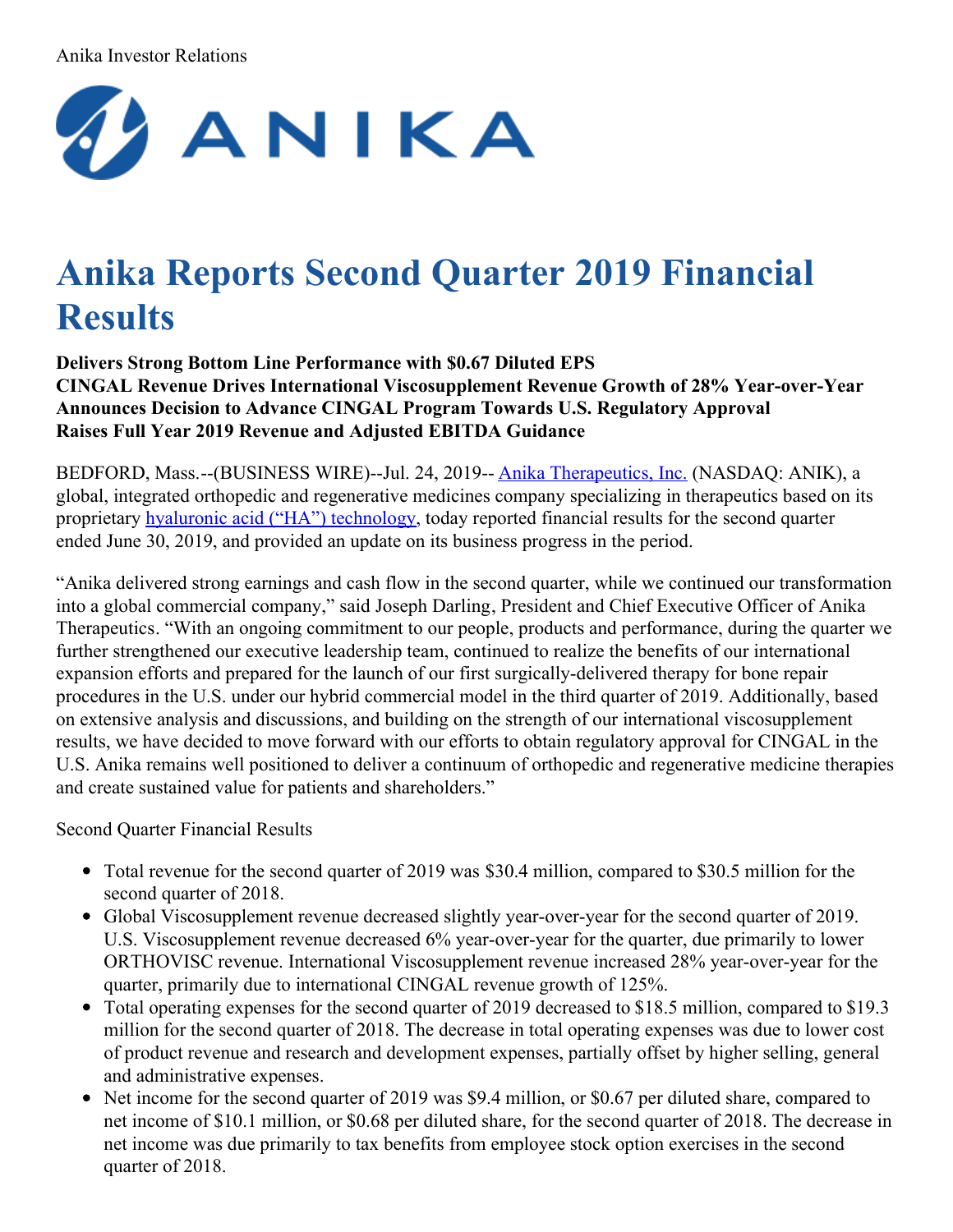- Adjusted EBITDA (see description below) for the second quarter of 2019 increased to \$14.8 million, compared to \$14.0 million for the second quarter of 2018. The increase in adjusted EBITDA is primarily due to improvements in product gross profit and operating income as a result of more favorable revenue mix and a reduction in inventory related charges.
- Cash, cash equivalents and investments were \$141.5 million as of June 30, 2019, compared to \$159.0 million as of December 31, 2018. The decrease in cash, cash equivalents and investments was due to the Company's \$30.0 million accelerated share repurchase program announced in May 2019, partially offset by strong operating cash flow for the first half of 2019. Cash provided by operating activities was \$13.9 million for the first half of 2019.

## Recent Business Highlights

- Completed the evaluation of CINGAL's clinical, regulatory, and commercial path forward, and determined to initiate a pilot study as the next step to advance CINGAL towards regulatory approval in the U.S. market. The pilot study is expected to enroll approximately 240 patients across 15 sites primarily located in the U.S. Patients will be randomized to receive either CINGAL, a steroid (triamcinolone hexacetonide), or saline placebo. The Company expects the pilot study to commence in the first half of 2020 and to take approximately one year to complete.
- Strengthened the executive leadership team with the appointment of James Loerop to the newly created position of Executive Vice President of Business Development and Strategic Planning. Mr. Loerop will oversee the Company's global business development function and advance its efforts to identify and evaluate potential acquisitions, partnerships, alliances, and licensing opportunities to expand the Company's commercial portfolio and global footprint.
- Continued to execute commercial expansion plans, including hiring three Regional Sales Directors to drive the upcoming launch of the Company's first surgically-delivered therapy for bone repair procedures in the U.S. utilizing a hybrid commercial model, which is planned for the third quarter of 2019.
- Executed a \$30.0 million accelerated share repurchase (ASR) program in the second quarter of 2019, and received an initial delivery of approximately 450,000 shares of common stock. Anika expects the ASR program to be completed no later than the first quarter of 2020.
- Executing its five-year strategic plan, which Anika intends to present at its Analyst and Investor Day on September 18 in Boston.

# Full Year 2019 Revised Corporate Outlook

Based on currently available information, the Company expects total revenue growth to be in the range of 1% to 4% for the full year of 2019. Total operating expenses are now anticipated to be in the high \$70 million range, as a result of internal cost control initiatives. Adjusted EBITDA is now expected to be in the high \$30 million to low \$40 million range, which is based on anticipated U.S. GAAP net income around the mid \$20 million range.

# Non-GAAP Information

To supplement the financial measures prepared in accordance with U.S. generally accepted accounting principles (GAAP), the Company is reporting Adjusted EBITDA, which is a non-GAAP financial measure and should not be considered an alternative to net income or other measurements under GAAP. The Company believes that Adjusted EBITDA provides additional useful information to investors in their assessment of its operating performance as it is a metric routinely used by management to evaluate the Company's performance. Adjusted EBITDA is not calculated identically by all companies, and therefore the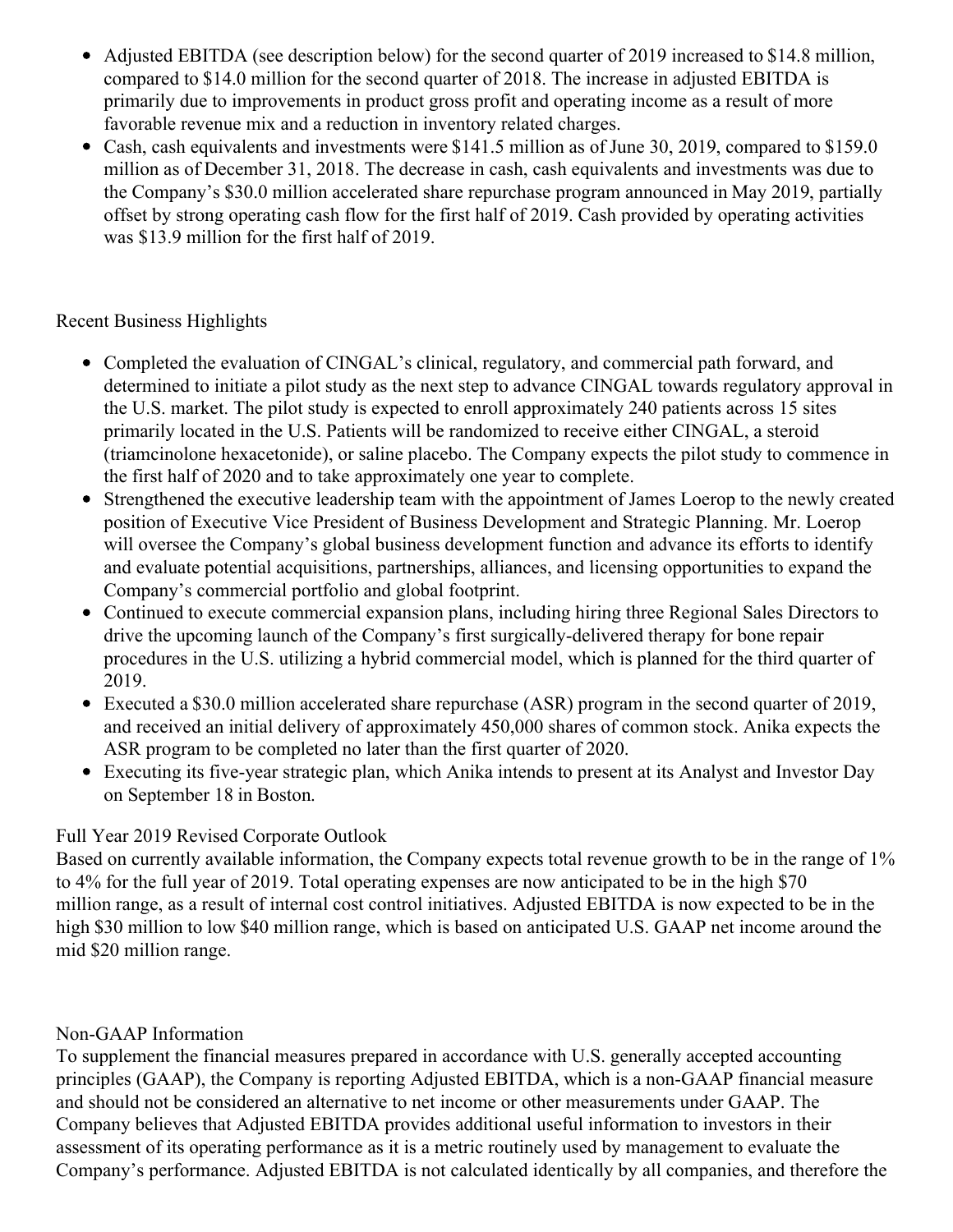Company's measurements of Adjusted EBITDA may not be comparable to similarly titled measures reported by other companies. Adjusted EBITDA is defined by the Company as GAAP net income excluding depreciation and amortization, interest and other income (expense), income taxes and stock-based compensation expense. A reconciliation of Adjusted EBITDA to net income, the most directly comparable financial measure calculated and presented in accordance with GAAP, is shown in the table below for the three- and six-month periods ended June 30, 2019 and 2018 (in thousands).

|                                     | For the Three Months Ended<br>June $30$ , |         |  |      | For the Six Months Ended<br>June $30$ , |      |         |      |        |
|-------------------------------------|-------------------------------------------|---------|--|------|-----------------------------------------|------|---------|------|--------|
|                                     |                                           | 2019    |  | 2018 |                                         | 2019 |         | 2018 |        |
| Net income                          |                                           | \$9,435 |  | \$   | 10,092                                  | \$   | 13,942  | \$   | 3,405  |
| Interest and other income,<br>net   |                                           | (533)   |  |      | (290)                                   |      | (1,031) |      | (385   |
| Provision for income taxes          |                                           | 3,013   |  |      | 1,444                                   |      | 4,486   |      | 394    |
| Depreciation and<br>amortization    |                                           | 1,466   |  |      | 1,447                                   |      | 2,943   |      | 2,920  |
| Stock-based compensation<br>expense |                                           | 1,443   |  |      | 1,322                                   |      | 2,829   |      | 8,887  |
| <b>Adjusted EBITDA</b>              |                                           | 14,824  |  | \$   | 14,015                                  | \$   | 23,169  | S    | 15,221 |

## Conference Call Information

Anika's management will hold a conference call and webcast to discuss its financial results and business highlights today, Wednesday, July 24 at 5:00 pm ET. The conference call can be accessed by dialing 1-855-468-0611 (toll-free domestic) or 1-484-756-4332 (international). A live audio webcast will be available in the "Investor [Relations"](https://cts.businesswire.com/ct/CT?id=smartlink&url=https%3A%2F%2Fir.anikatherapeutics.com%2Fevents.cfm&esheet=52017982&newsitemid=20190724005750&lan=en-US&anchor=%26quot%3BInvestor+Relations%26quot%3B&index=3&md5=d630004bd5258fe4ed0c0704ed1942c6) section of Anika's website, [www.anikatherapeutics.com](https://cts.businesswire.com/ct/CT?id=smartlink&url=http%3A%2F%2Fwww.anikatherapeutics.com&esheet=52017982&newsitemid=20190724005750&lan=en-US&anchor=www.anikatherapeutics.com&index=4&md5=49a6a5e00ca561f2cc6ad03ce57ca548), An accompanying slide presentation may also be accessed via the Anika website. A replay of the webcast will be available on Anika's website approximately two hours after the completion of the event.

## About Anika Therapeutics, Inc.

Anika [Therapeutics,](https://cts.businesswire.com/ct/CT?id=smartlink&url=https%3A%2F%2Fwww.anikatherapeutics.com%2F&esheet=52017982&newsitemid=20190724005750&lan=en-US&anchor=Anika+Therapeutics%2C+Inc.&index=5&md5=3ce88b6fe0f573aadf8eb47ca0c88672) Inc. (NASDAQ: ANIK) is a global, integrated orthopedic and regenerative medicines company based in Bedford, Massachusetts. Anika is committed to improving the lives of patients with degenerative orthopedic diseases and traumatic conditions with clinically meaningful therapies along the continuum of care, from palliative pain management to regenerative tissue repair. The Company has over two decades of global expertise developing, manufacturing, and commercializing more than 20 products based on its proprietary hyaluronic acid (HA) [technology](https://cts.businesswire.com/ct/CT?id=smartlink&url=https%3A%2F%2Fwww.anikatherapeutics.com%2Ftechnology%2Fha-biology%2F&esheet=52017982&newsitemid=20190724005750&lan=en-US&anchor=hyaluronic+acid+%28HA%29+technology&index=6&md5=4330547bc7f2d92731536687faa65aae). Anika's orthopedic medicine portfolio includes [ORTHOVISC](https://cts.businesswire.com/ct/CT?id=smartlink&url=https%3A%2F%2Fwww.anikatherapeutics.com%2Fproducts%2Forthobiologics%2Forthovisc%2F&esheet=52017982&newsitemid=20190724005750&lan=en-US&anchor=ORTHOVISC&index=7&md5=885888dc3615d54371e1ff8f21e32857)®,[MONOVISC](https://cts.businesswire.com/ct/CT?id=smartlink&url=https%3A%2F%2Fwww.anikatherapeutics.com%2Fproducts%2Forthobiologics%2Fmonovisc%2F&esheet=52017982&newsitemid=20190724005750&lan=en-US&anchor=MONOVISC&index=8&md5=78c9f12b1c9a7519871a393387773f09)®, and [CINGAL](https://cts.businesswire.com/ct/CT?id=smartlink&url=https%3A%2F%2Fwww.anikatherapeutics.com%2Fproducts%2Forthobiologics%2Fcingal%2F&esheet=52017982&newsitemid=20190724005750&lan=en-US&anchor=CINGAL&index=9&md5=b47d1ae6cfe9438c89881420f9d94b30)®, viscosupplements which alleviate pain and restore joint function by replenishing depleted HA, and **[HYALOFAST](https://cts.businesswire.com/ct/CT?id=smartlink&url=http%3A%2F%2Fhyalofast.anikatherapeutics.com%2Fen%2F&esheet=52017982&newsitemid=20190724005750&lan=en-US&anchor=HYALOFAST&index=10&md5=549a1708ad6c7612a48fdec15deea016)**, a solid HA-based scaffold to aid cartilage repair and regeneration. For more information about Anika, please visit [www.anikatherapeutics.com](https://cts.businesswire.com/ct/CT?id=smartlink&url=http%3A%2F%2Fwww.anikatherapeutics.com&esheet=52017982&newsitemid=20190724005750&lan=en-US&anchor=www.anikatherapeutics.com&index=11&md5=8e7bd6c5ad2d42d23d7e3bc9f23df3e7).

## Forward-Looking Statements

The statements made in the second and third sentences of the second paragraph, the first, third, and fourth bullet points in the section captioned "Recent Business Highlights," as well as the section captioned "Full Year 2019 Revised Corporate Outlook" of this press release, which are not statements of historical fact, are forward-looking statements within the meaning of Section 27A of the Securities Act of 1933, as amended, and Section 21E of the Securities Exchange Act of 1934, as amended. These statements include, but are not limited to, those relating to the Company's plans for the launch of its surgically-delivered therapy for bone repair, the Company's plans to advance CINGAL for approval in the United States initially via a pilot study, the timing associated with the Company's ongoing ASR program, and the Company's revised expectations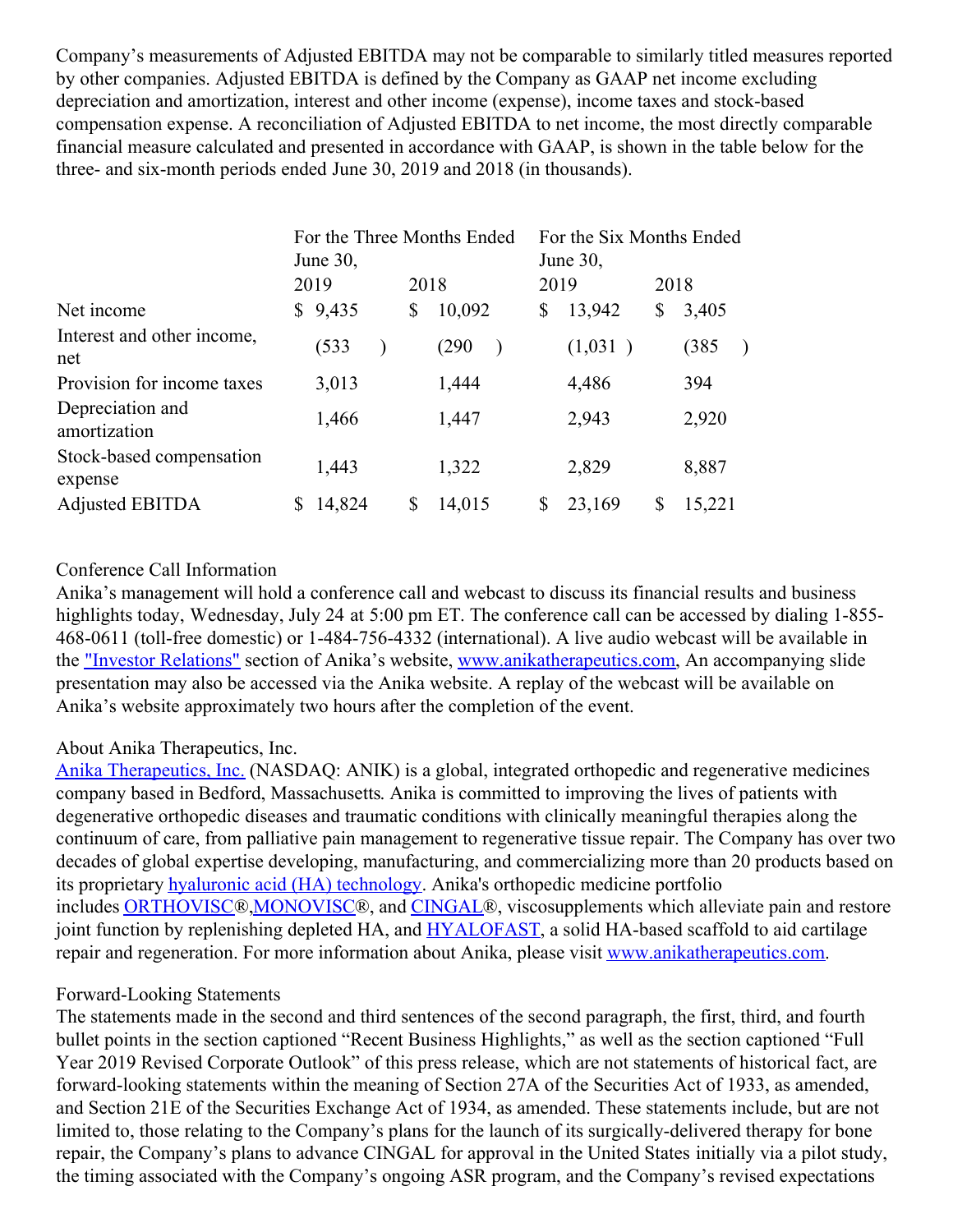with respect to its 2019 financial performance. These statements are based upon the current beliefs and expectations of the Company's management and are subject to significant risks, uncertainties, and other factors. The Company's actual results could differ materially from any anticipated future results, performance, or achievements described in the forward-looking statements as a result of a number of factors including, but not limited to, (i) the Company's ability to successfully commence and/or complete clinical trials of its products on a timely basis or at all; (ii) the Company's ability to obtain pre-clinical or clinical data to support domestic and international pre-market approval applications, 510(k) applications, or new drug applications, or to timely file and receive FDA or other regulatory approvals or clearances of its products; (iii) that such approvals will not be obtained in a timely manner or without the need for additional clinical trials, other testing or regulatory submissions, as applicable; (iv) the Company's research and product development efforts and their relative success, including whether we have any meaningful sales of any new products resulting from such efforts; (v) the cost effectiveness and efficiency of the Company's clinical studies, manufacturing operations, and production planning; (vi) the strength of the economies in which the Company operates or will be operating, as well as the political stability of any of those geographic areas; (vii) future determinations by the Company to allocate resources to products and in directions not presently contemplated; (viii) the Company's ability to successfully commercialize its products, in the U.S. and abroad; (ix) quarterly sales volume variation experienced by the Company, which can make future results difficult to predict and period-to-period comparisons potentially less meaningful; (x) the Company's ability to provide an adequate and timely supply of its products to its customers; and (xi) the Company's ability to achieve its growth targets. Additional factors and risks are described in the Company's periodic reports filed with the Securities and Exchange Commission, and they are available on the SEC's website at [www.sec.gov](https://cts.businesswire.com/ct/CT?id=smartlink&url=http%3A%2F%2Fwww.sec.gov&esheet=52017982&newsitemid=20190724005750&lan=en-US&anchor=www.sec.gov&index=12&md5=7b3106090260a84593c0255727e15081). Forward-looking statements are made based on information available to the Company on the date of this press release, and the Company assumes no obligation to update the information contained in this press release.

# Anika Therapeutics, Inc. and Subsidiaries Consolidated Statements of Operations (in thousands, except per share data) (unaudited)

|                                              | For the Three Months<br>Ended June 30, |        |      |        | For the Six Months Ended June<br>30, |        |      |        |
|----------------------------------------------|----------------------------------------|--------|------|--------|--------------------------------------|--------|------|--------|
|                                              | 2019                                   |        | 2018 |        | 2019                                 |        | 2018 |        |
| Product revenue                              | \$                                     | 30,413 | \$   | 30,542 | \$                                   | 55,130 | \$   | 51,800 |
| Licensing, milestone and<br>contract revenue |                                        | 5      |      | 6      |                                      | 11     |      | 12     |
| Total revenue                                |                                        | 30,418 |      | 30,548 |                                      | 55,141 |      | 51,812 |
| Operating expenses:                          |                                        |        |      |        |                                      |        |      |        |
| Cost of product revenue                      |                                        | 6,836  |      | 8,152  |                                      | 14,147 |      | 15,996 |
| Research and development                     |                                        | 4,165  |      | 4,733  |                                      | 8,423  |      | 9,895  |
| Selling, general and<br>administrative       |                                        | 7,502  |      | 6,417  |                                      | 15,174 |      | 22,507 |
| Total operating expenses                     |                                        | 18,503 |      | 19,302 |                                      | 37,744 |      | 48,398 |
| Income from operations                       |                                        | 11,915 |      | 11,246 |                                      | 17,397 |      | 3,414  |
| Interest and other income,                   |                                        | 533    |      | 290    |                                      | 1,031  |      | 385    |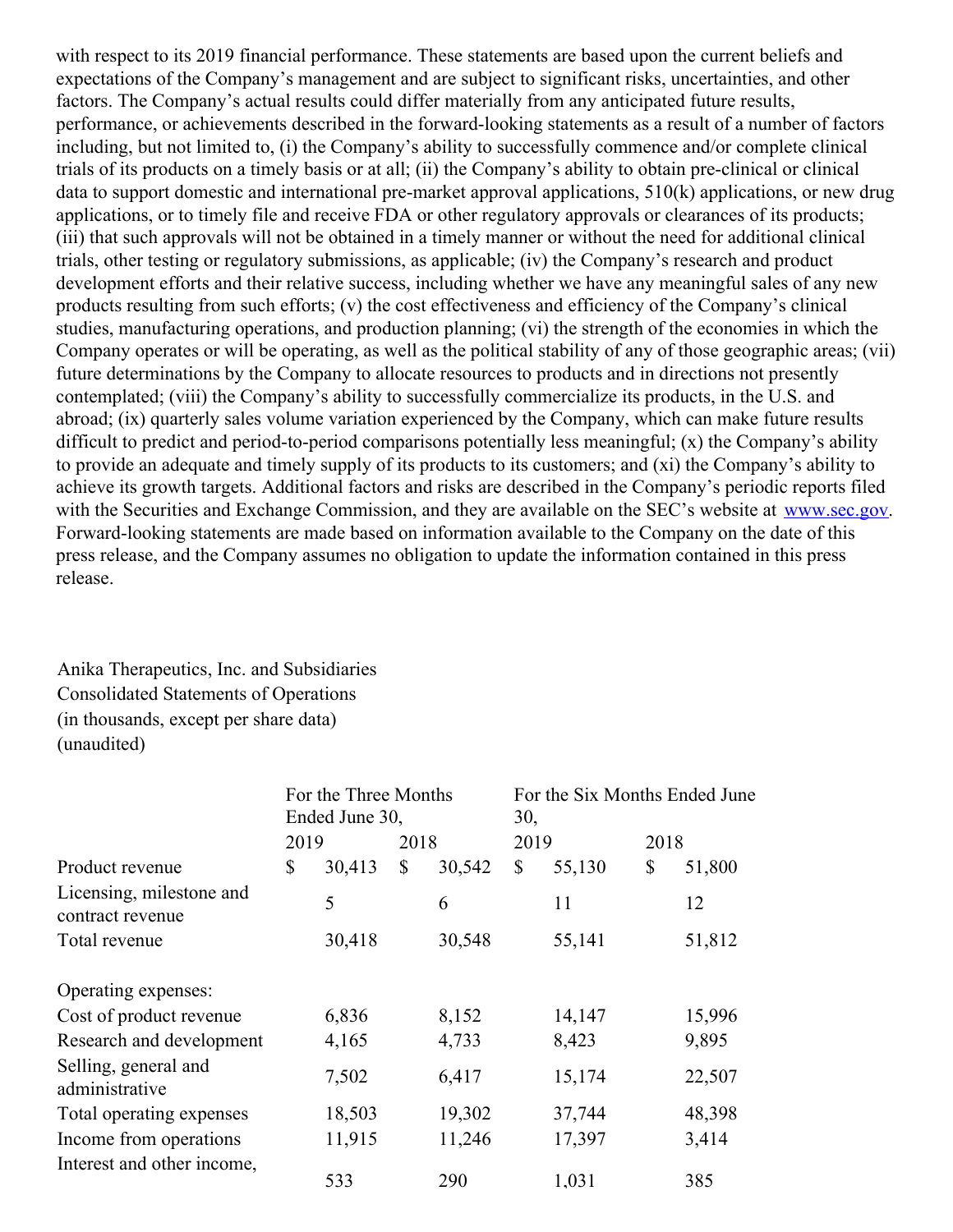| net<br>Income before income taxes<br>Provision for income taxes | 12,448<br>3,013 | 11,536<br>1,444 | 18,428<br>4,486 |              | 3,799<br>394 |
|-----------------------------------------------------------------|-----------------|-----------------|-----------------|--------------|--------------|
| Net income                                                      | \$<br>9,435     | \$<br>10,092    | \$<br>13,942    | $\mathbb{S}$ | 3,405        |
|                                                                 |                 |                 |                 |              |              |
| Basic net income per share:                                     |                 |                 |                 |              |              |
| Net income                                                      | \$<br>0.68      | \$<br>0.69      | \$<br>0.99      | S            | 0.23         |
| Basic weighted average<br>common shares outstanding             | 13,916          | 14,652          | 14,054          |              | 14,666       |
| Diluted net income per                                          |                 |                 |                 |              |              |
| share:                                                          |                 |                 |                 |              |              |
| Net income                                                      | \$<br>0.67      | \$<br>0.68      | \$<br>0.98      | S            | 0.23         |
| Diluted weighted average<br>common shares outstanding           | 14,088          | 14,915          | 14,203          |              | 15,045       |

Anika Therapeutics, Inc. and Subsidiaries Consolidated Balance Sheets (in thousands, except per share data) (unaudited)

|                                                          |      | June 30, |                           |         |
|----------------------------------------------------------|------|----------|---------------------------|---------|
| <b>ASSETS</b>                                            | 2019 |          | 2018                      |         |
| Current assets:                                          |      |          |                           |         |
| Cash, cash equivalents and<br>investments                | \$   | 141,452  | $\boldsymbol{\mathsf{S}}$ | 159,014 |
| Accounts receivable, net                                 |      | 23,073   |                           | 20,775  |
| Inventories, net                                         |      | 22,986   |                           | 21,300  |
| Prepaid expenses and other<br>current assets             |      | 2,413    |                           | 1,854   |
| Total current assets                                     |      | 189,924  |                           | 202,943 |
| Property and equipment, net                              |      | 52,960   |                           | 54,111  |
| Operating lease right-of-use<br>assets                   |      | 23,495   |                           |         |
| Other long-term assets                                   |      | 4,884    |                           | 4,897   |
| Intangible assets, net                                   |      | 8,303    |                           | 9,191   |
| Goodwill                                                 |      | 7,798    |                           | 7,851   |
| <b>Total assets</b>                                      | \$   | 287,364  | $\mathbb{S}$              | 278,993 |
| <b>LIABILITIES AND</b><br>STOCKHOLDERS'<br><b>EQUITY</b> |      |          |                           |         |
| Current liabilities:                                     |      |          |                           |         |
| Accounts payable                                         | \$   | 2,287    | \$                        | 3,143   |
| Accrued expenses and other<br>current liabilities        |      | 8,101    |                           | 8,146   |
|                                                          |      | 10.200   |                           | 11,000  |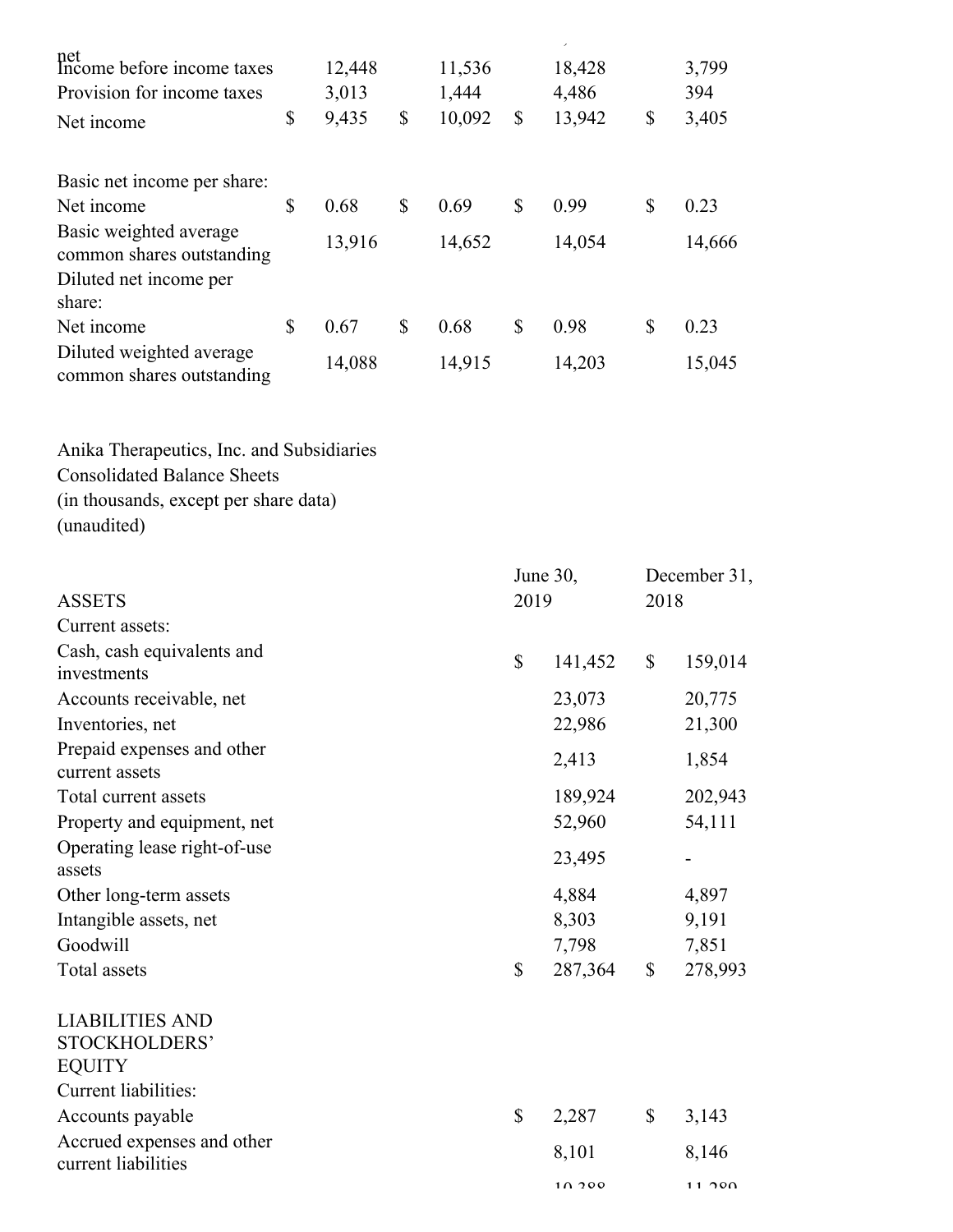| Total current liabilities<br>Other long-term liabilities<br>Deferred tax liability |               | 10,300<br>373<br>3,683 |              | 11,209<br>550<br>3,542 |
|------------------------------------------------------------------------------------|---------------|------------------------|--------------|------------------------|
| Operating lease liabilities                                                        |               | 21,974                 |              |                        |
| Commitments and<br>contingencies                                                   |               |                        |              |                        |
| Stockholders' equity:                                                              |               |                        |              |                        |
| Preferred stock, \$0.01 par<br>value                                               |               |                        |              |                        |
| Common stock, \$0.01 par<br>value                                                  |               | 138                    |              | 142                    |
| Additional paid-in-capital                                                         |               | 24,329                 |              | 50,763                 |
| Accumulated other<br>comprehensive loss                                            |               | (5,696)                |              | (5,526)                |
| Retained earnings<br>Total stockholders' equity                                    |               | 232,175<br>250,946     |              | 218,233<br>263,612     |
| Total liabilities and<br>stockholders' equity                                      | $\mathcal{S}$ | 287,364                | $\mathbb{S}$ | 278,993                |

Anika Therapeutics, Inc. and Subsidiaries Supplemental Financial Data

Revenue by Product Line and Product Gross Margin (in thousands, except percentages) (unaudited)

|                                | 30,      | For the Three Months Ended June          | For the Six Months Ended June 30, |               |                                 |          |                |               |
|--------------------------------|----------|------------------------------------------|-----------------------------------|---------------|---------------------------------|----------|----------------|---------------|
| Product Line:                  | 2019     | $\frac{0}{0}$<br>2018                    | $\frac{0}{0}$                     | 2019          | $\frac{0}{0}$                   | 2018     | $\frac{0}{0}$  |               |
| Orthobiologics                 | \$26,462 | 87 % \$ 26,192                           |                                   | 86 % \$48,210 | 88 % \$45,681                   |          | 88             | $\frac{0}{0}$ |
| Surgical                       | 2,101    | $\frac{0}{0}$<br>1,263<br>7              | $\%$<br>4                         | 3,493         | $\frac{0}{0}$<br>6              | 2,509    | 5              | $\%$          |
| Dermal                         | 444      | $\frac{0}{0}$<br>623                     | 2<br>$\%$                         | 573           | $\frac{0}{0}$<br>1              | 83       | $\overline{0}$ | $\%$          |
| Other                          | 1,406    | 5 <sup>1</sup><br>$\frac{0}{0}$<br>2,464 | 8<br>$\frac{0}{0}$                | 2,854         | 5 <sup>1</sup><br>$\frac{0}{0}$ | 3,527    | $\overline{7}$ | $\%$          |
| <b>Product Revenue</b>         | \$30,413 | 100% \$30,542                            |                                   | 100% \$55,130 | 100% \$51,800                   |          | $100\%$        |               |
| <b>Product Gross</b><br>Profit | \$23,577 | \$22,390                                 |                                   | \$40,983      |                                 | \$35,804 |                |               |
| <b>Product Gross</b><br>Margin | 78%      | 73%                                      |                                   | 74%           |                                 | 69%      |                |               |

Product Revenue by Geographic Region (in thousands, except percentages)